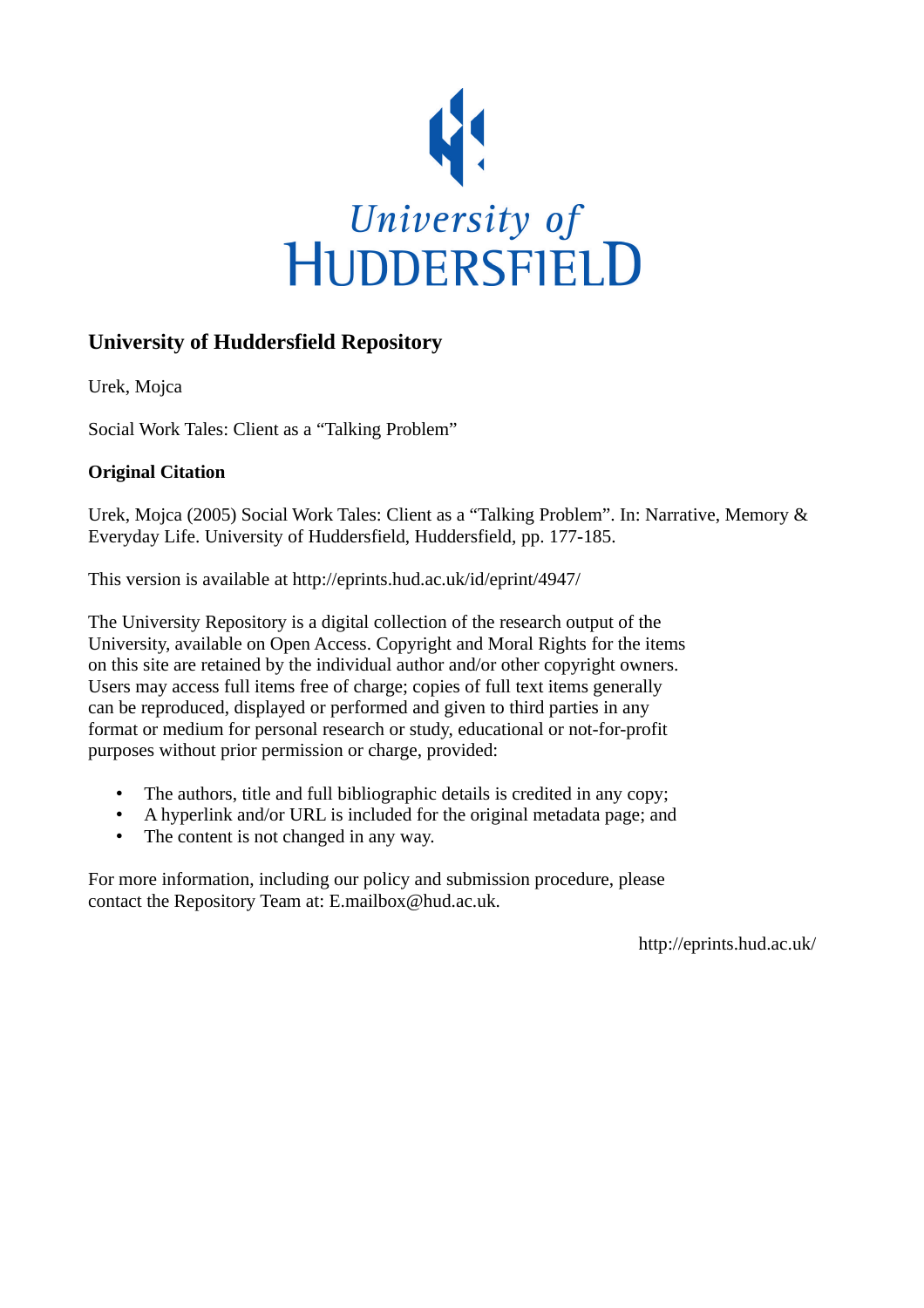# 19 Social Work Tales: Client as a "Talking Problem" MOJCA UREK

In social work context clients with their stories are strongly determined by their very "client" position, the core of which is a certain "social problem". Written social work documents are often like a detailed list of user's failures, mistakes, weak sides, deficiencies. The focus of writing is often on confirming whether a certain behaviour was appropriate or not. The author emphasises that written documents are not just dead words in the paper, but a sort of act, an intervention: they have real and actual power as professional opinions, reports, etc. This article includes recent findings in researching this matter in Slovene social work practice and suggests how to improve oral and writing professional practices toward more complex storytelling.

#### **Introduction**

It is probably not too much of an exaggeration to assert that narratives and life stories are placed at the centre of social work. Social workers – practitioners and researchers – have something to do all the time with life stories, which we listen, narrate, interpret, write down, change, pass to others and so on. Our professional position allows that we intervene in the users' lives, so we could affect also the course of their life stories. This is a very privileged position. It gives us a lot of power which we could use either for empowering the people which are in the position (voluntarily or not) to trust to us their personal stories **or** for strengthening (enlarging) the unequal position of the professional over the users. To all appearances, social workers in Slovenia are not aware enough of the effects of their acting when dealing with users' narratives. It is pretty common that personal stories and data circulate among different social services and professionals. Confidential acts actually improve this situation, but still – how many clients really have an access to their files? How many of them have any impact on what will stay written on their files? How we present them? Do social work reports include their point of view on their situation? Are reports opened for alternative readings? Users do care about this even when situations seem the opposite. I remember a young man, psychiatric services user, whom I met in a discussion on storytelling which I have had in a users mental health organisation in Ljubljana. He had spent a lot of his lifetime in psychiatry. He said: "Wherever I went, no matter to which ward,, staff always already knew

177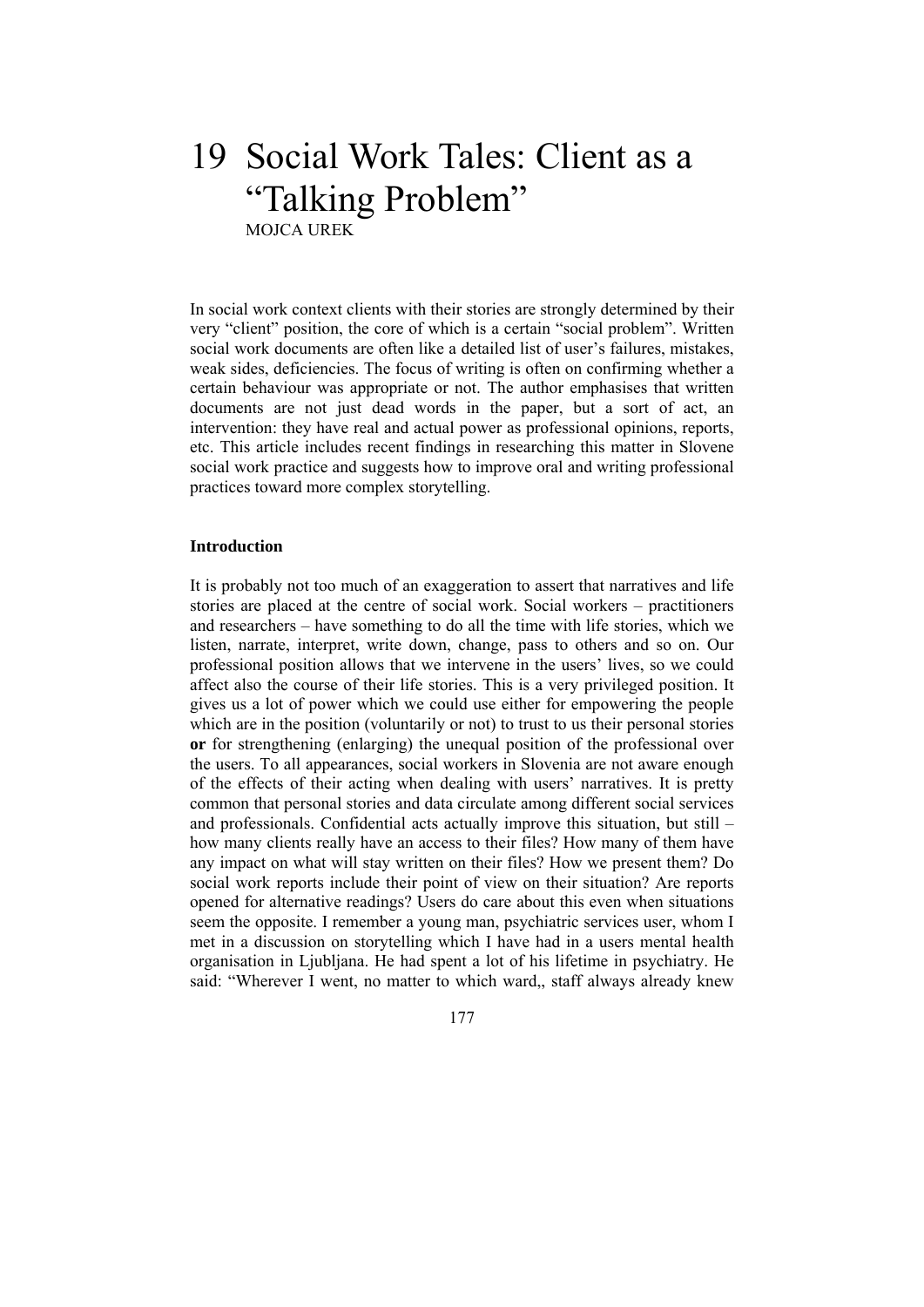everything about you. Documentation and stories about you were moving with you. They are talking about you behind your back. When I came out, my social worker already knew what I've done in hospital. It was terrible, awful feeling, it makes me so angry. You couldn't do anything against this".

*\_\_\_\_\_\_\_\_\_\_\_\_\_\_\_\_\_\_\_\_\_\_\_\_\_\_\_\_\_\_\_\_\_\_\_\_\_\_\_\_\_\_\_\_\_\_\_\_\_\_\_\_\_\_\_\_\_\_\_\_\_\_\_\_\_\_\_\_\_* 

 According to narrative theories, the act of storytelling has many functions essential for human beings. Through storytelling, we can place the world's complexities in some form of order and, through storytelling, people can listen, respond and negotiate meaning (Hall, 2001). Storytelling is, in fact, a basic method people use to create, sustain and transmit meaning in their lives. It is one kind of interaction through which people develop shared understandings (McCall, 1989). Narrative structures allow us to express ourselves and to place the great number of fragmented experiences which form the basis of our lives into a sensible order (Plummer, 2001). Stories enable people to link aspects of their experience through the dimension of time. In striving to make sense of life, people face the task of arranging their experiences in sequences across time in such a way as to arrive at a coherent account of themselves and the world around them (Epston and White, 1990). As the above-mentioned authors state, the interpretation of current events is as relevant to the future as it is determined by the past. How we see (or construct) ourselves has great impact on what our future looks like. Constructing stories of one-self is therefore an important component of everyday work on our identities.<sup>1</sup>

 The message for social work practice is that clients' narratives must be handled with caution. What we think we should be aware of is that stories of ourselves, our versions of what happen to us are one of the most important rights that we possess and we can't afford to lose it without any consequence. Sensitivity is also recommended when social workers translate the stories into professional language, as these versions and evaluations of clients' stories are crucial in several respects. First, they have a significant impact on clients' selfperceptions and the construction of their stories; second, they are also part of a narrative and a discursive practice and have real and actual power as professional opinions; and third they are part of a social work discourse that characterises the social worker's own position and that of social work in society. One should be strengthened by their story, not, as in many cases, where professional storytellers actually took away the users' power and control over her or his own life.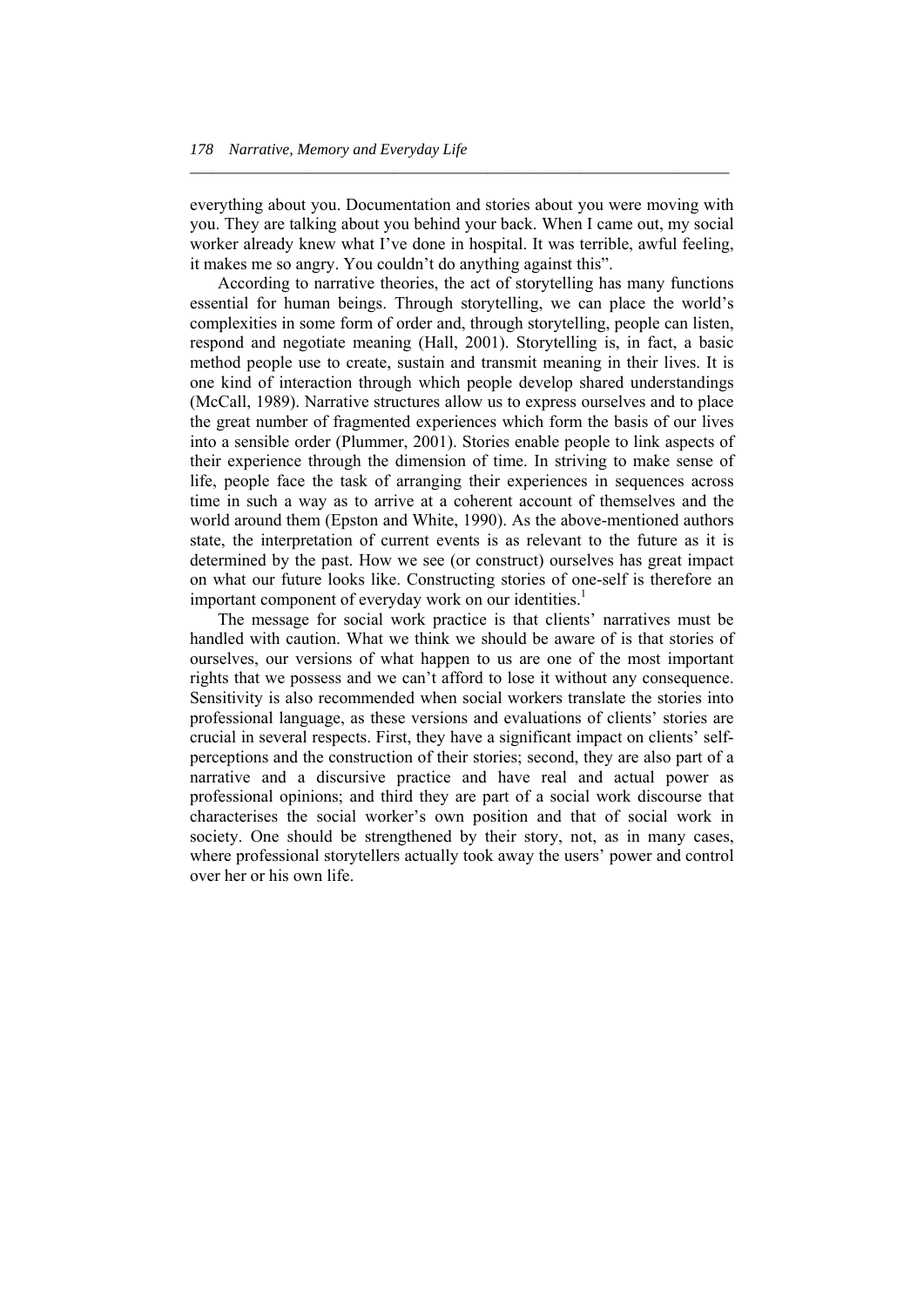#### **Main Movements, Research Projects and Discussions on Writing and Talking in Slovene Social Work**

*\_\_\_\_\_\_\_\_\_\_\_\_\_\_\_\_\_\_\_\_\_\_\_\_\_\_\_\_\_\_\_\_\_\_\_\_\_\_\_\_\_\_\_\_\_\_\_\_\_\_\_\_\_\_\_\_\_\_\_\_\_\_\_\_\_\_\_\_\_\_* 

Use of narrative theories certainly offers many possibilities to enrich social work practice. Writing and talking in social work have recently become an important topic in the theory and practice of social work in Slovenia. Discussion of this topic has occurred since the beginning of social work and is now opening up to new levels and in many directions. In the article we'll illustrate a brief review of the present movements on this topic in Slovene professional arena, of the recent findings in researching oral and writing narrative professional practices in Slovene social work and will make some suggestion how to improve them to consider more complex storytelling. We will then consider two of the most lively and intensive discussions among social workers at the moment. First, discussions associated with professional frames within which a client becomes "a talking problem" as we named this phenomena in the title; and second, a discussion associated with case recording and other issues concerning writing and recording users' lives and situations.

#### *Present Movements and Research Projects on Narrating in Social Work in Slovenia*

So first – what are the most visible movements? We mentioned already discussions which we organise, together with mental health users organisations, on the importance of storytelling with the aim of discussing topics from their point of view. Together with practitioners, last year the Faculty of Social Work organised some workshops and training sessions about writing and recording in social work. This was an important event in the professional arena. As a result of these efforts the first handbook concerning case recording will come out this year. But since writing and talking are not just a matter of good techniques, it is important for us to explore how we talk and write at theoretical and analytical levels, eg. how we construct clients through storytelling, what kind of discourses we use when we narrate and so on. The thematic issue of the Social Work Review about narrating in social work came out in 2001 which encouraged some of our colleagues to ponder and write about narrating in social work. A year after the panel discussion on the topic "The telling and changing of stories in social work" the  $1<sup>st</sup>$  Congress of Social Work opened in Slovenia last year.

 There are two ongoing research projects concerning this topic. One is entitled "History of Social Work in Slovenia". This research has just begun and will process ideas and practices of social work since its beginning as a profession, that is, throughout the  $20<sup>th</sup>$  century. The characters and genres prevailing in social work stories will be examined, and the practice of collecting data and writing about the people in every period will be analysed.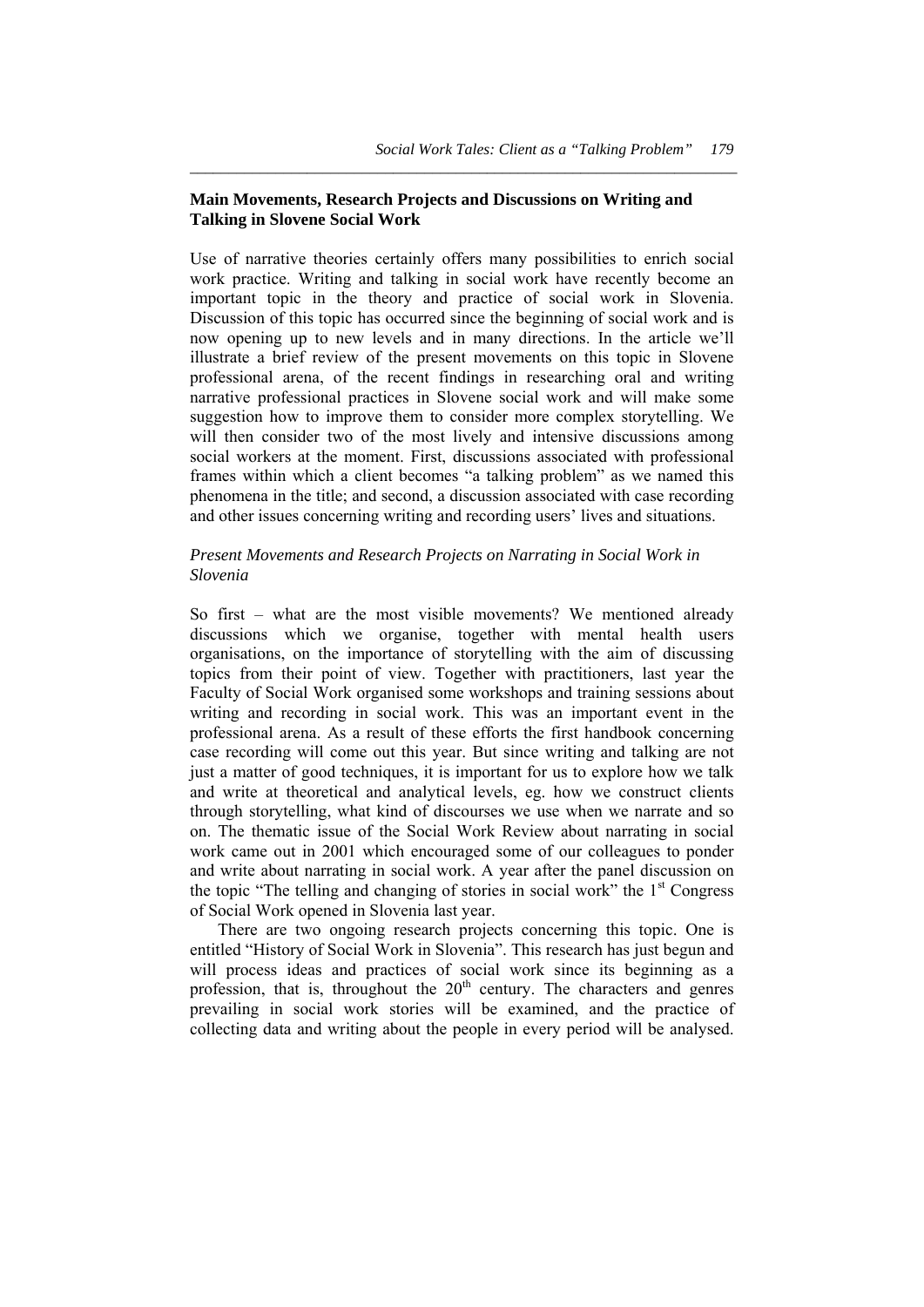The other project is entitled "Contextual Methods of Social Work", a conditional title, in which narrative analysis was introduced at different levels. The aim of the study was to explore methods in social work which would enable the user with his/her story to stop being the object of an expert intervention, but rather to enable social workers to include expert intervention into the personal and biographical framework of the individual, together with the introduction of user's perspective in the analysis of his/her situation. Contextual methods of social work (risk analysis, get-to-know-you interview, mapping the life worlds of users, individual planning), characteristically, aim to construct appropriate answers within the context of the occurrence of a certain crisis. The fundamental task of social work, in this process, is to direct attention to the concrete context, situations, social worlds, and everyday narratives and language. At the base of these methods is the personal profile of the user and her or his situation, her or his story. The research also tried to answer a question on what kind of narratives social work produces. How do we get to know users and how do we present them? What does our conversation looks like?

*\_\_\_\_\_\_\_\_\_\_\_\_\_\_\_\_\_\_\_\_\_\_\_\_\_\_\_\_\_\_\_\_\_\_\_\_\_\_\_\_\_\_\_\_\_\_\_\_\_\_\_\_\_\_\_\_\_\_\_\_\_\_\_\_\_\_\_\_\_* 

#### *First Discussion; Stories Within Problem-Oriented Professional Framework*

The first discussion which we would like to focus on is associated with some of the findings of this research. Social work is one of the helping professions that frequently deals with problems and highlights problems that arise in the ways certain kinds of stories are told. The discussion here is how to reduce the harmful effects of the "problem-oriented" professional framework within which stories about users and social workers themselves are caught. In the social work context, clients and their stories are strongly determined by their very "client" position, the core of which is a certain "social problem". As a rule, stories in social work are based on "problem-focused" methods of knowledge and the representation of people who are mostly judged to be on the margins, and on a persistent ignorance of their complexity and strengths. This professional frame which we inherit from other helping professions doesn't help us to introduce other than "problematic" stories (or as Goffman, 19?? named them – sad stories), but why do we persist with this frame even seem to strengthen it? Why does it seem that professionals won't open their ears for successful and humorous, entertaining stories? It's easy to answer to this: then we wouldn't be able to legitimate ourselves as professionals. The profession of social work is founded exactly on clients' problems, deficiencies and mistakes.

*Two Modes of Getting to Know People: Ordinary and Professional Matrix (Ethnomethodological Experiment)*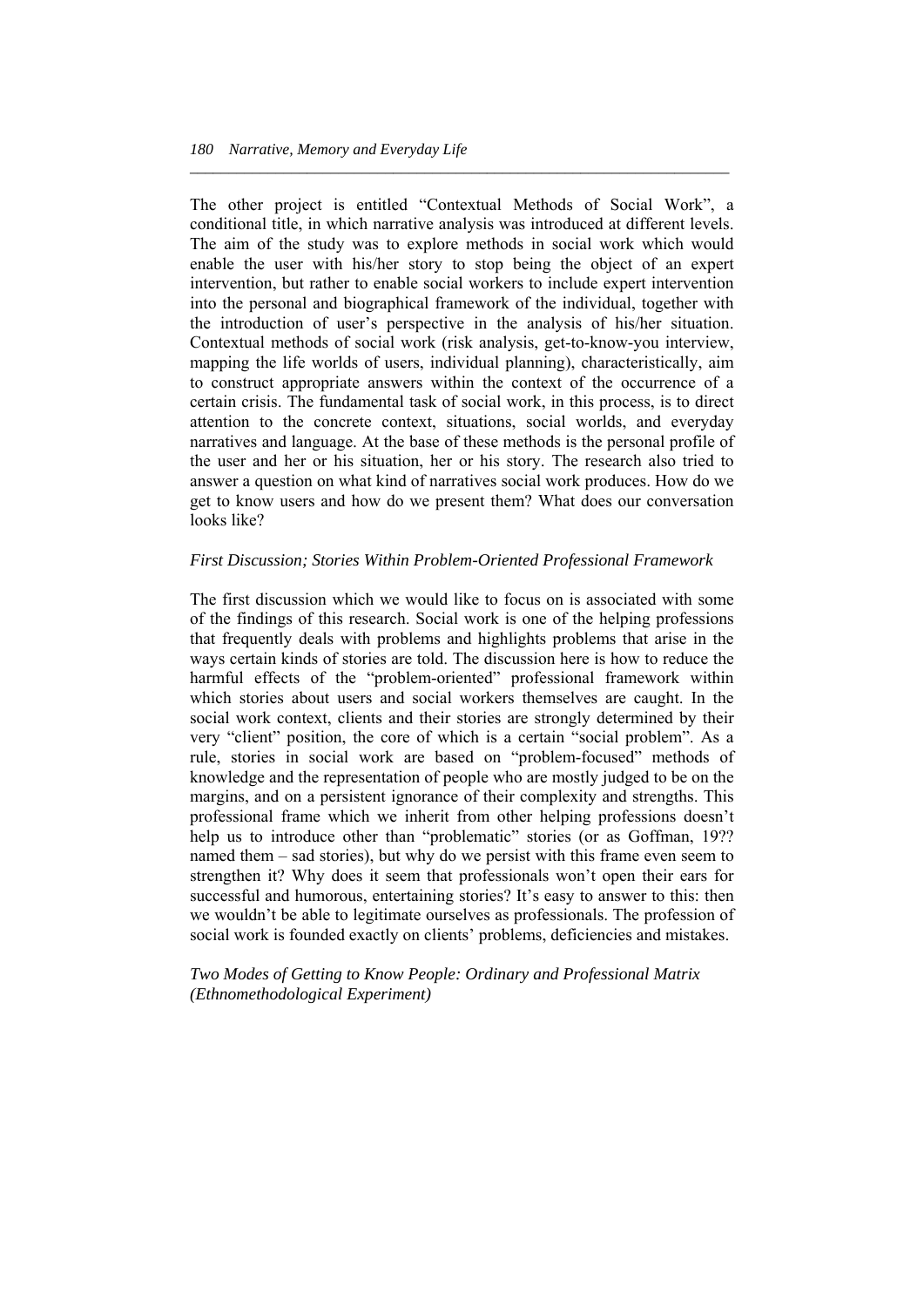In the assumption that the traditional matrix of getting to know people in distress leads to the perception of the users of various services as helpless, stigmatised, morally wrong, etc. we designed an ethnomethodological experiment.<sup>2</sup> We asked the students of social work and professionals to write down five questions that are usually asked in the setting of social work. These questions establish a frame, which, although based on kindness, is of an institutional nature, and, besides getting to know somebody, is directed towards the individualisation of problems. Typical questions were: How can I help you? Did you already face your problem? What do you expect of me? How did you try to solve your problem? Then we asked students involved in the experiment to ask the same questions in everyday settings (streets, bars, stations, etc.). The same questions appear to be inappropriate and rude. In observations of various attempts of accidental (random) co-speakers at reestablishing the ordinary context of civil interaction or at assuming the role of the client, the differences between the two modes of getting to know somebody have been analysed and compared.

*\_\_\_\_\_\_\_\_\_\_\_\_\_\_\_\_\_\_\_\_\_\_\_\_\_\_\_\_\_\_\_\_\_\_\_\_\_\_\_\_\_\_\_\_\_\_\_\_\_\_\_\_\_\_\_\_\_\_\_\_\_\_\_\_\_\_\_\_\_\_* 

 The '*Professional matrix*' produces problems, seeks inadequacies and elicits sad tales. The division of the roles is asymmetrical from the start; the client is subordinated and dependent, while the professional's efforts include her or his own distancing and separation from the client. The relation is based on tinkering, uses the institutional, formal spaces, people are encouraged to tell tales with a predetermined object, thus reducing the experience by reinstating the theme in a rigid frame of the conversation, individualising the responsibility and intruding into intimacy, this is potentially warranted professional secrecy.

 The *Ordinary conversation matrix* constructs social and personal mapping, concentrates on virtues and encourages happy, successful stories and entertainment. The roles are in principle symmetric, based on the assumption of equality and reciprocity and feelings of trust. Conversation takes place in public and intimate spaces and is characterised by a net of diffused topics, it is open, it is associative in nature and thematically peripatetic. Responsibility is collective, tone unofficial, intimacy achieved gradually, by seduction and protected by ???? and trust. One of the important elements in everyday conversation is humour. The mixing of frameworks, comedies of errors, funny mistakes are comical elements in our loves. Turns in frameworks, inversion of frames and roles make us laugh. Although there are plenty of such events in the field of social work and primarily in the field of mental health, the power of laughter, irony and black humour present in past, in folklore and in the users culture, was being swept under the carpet by the traditionalistic mentality in social work (Flaker, 2001: 77-103).

 In order to get to know people, the ordinary context seems superior, and it is recommended for use in professional settings as well. What we suggest is not a simple substitution (replacement) of one frame with another, but a synthesis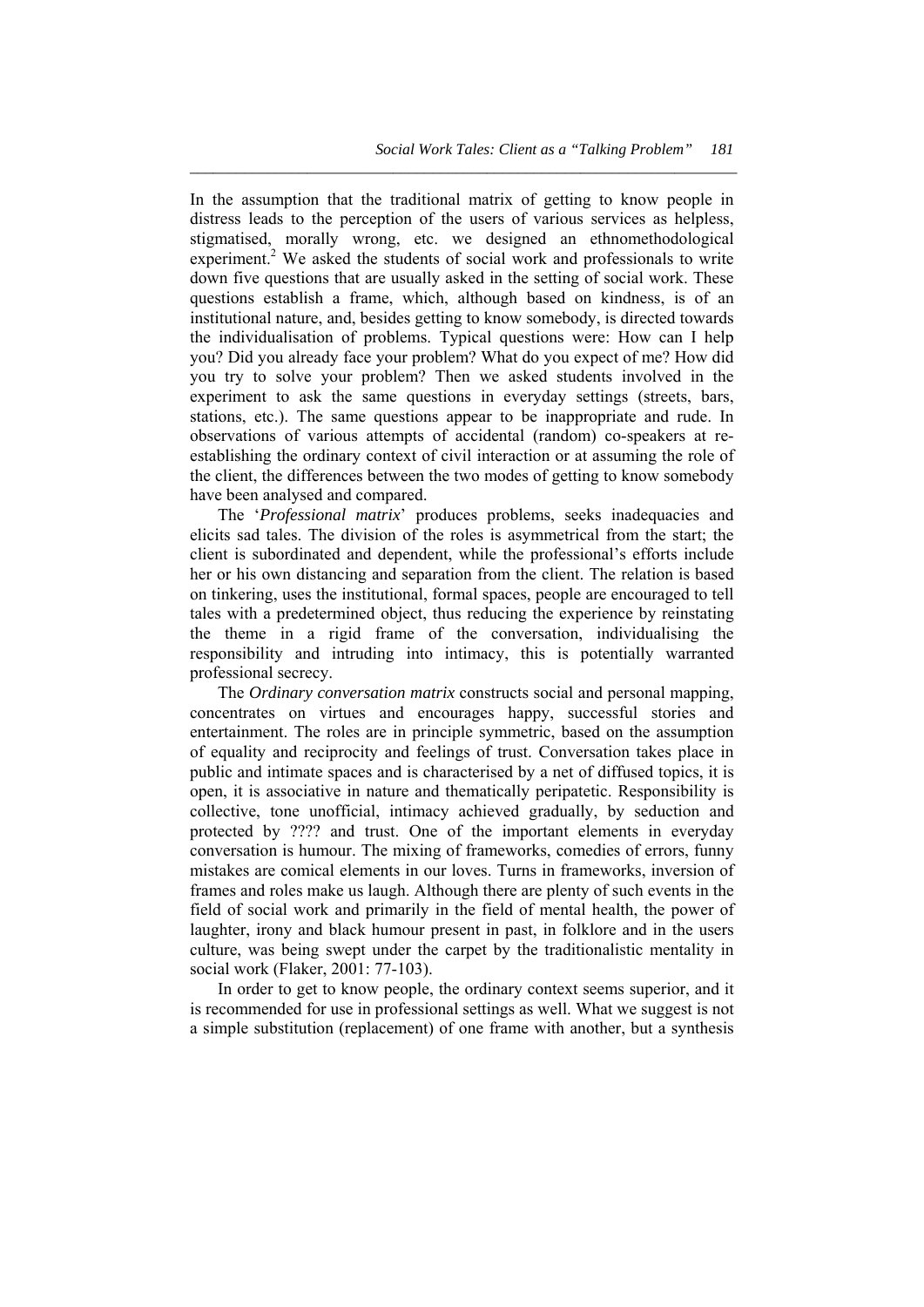of the ordinary model with pertinent professional skills, discipline and ethics. That was exactly the last task that students were asked to do: to make an interview with a user with mixing both frames. They should be getting to know him or her as an ordinary person first, with emphasis on ways she or he presents her or him self. When conversation turns to their distresses, stigma and other darker, problematic sides, they were asked to pay attention on the cospeakers' ability and ways of coping with it, on valuing her or his life experiences and knowledge. We have no illusion that we easily just overcome the problem-oriented professional framework with this suggestion, but we do hope that these suggested strategies at least help to shake and question it.

*\_\_\_\_\_\_\_\_\_\_\_\_\_\_\_\_\_\_\_\_\_\_\_\_\_\_\_\_\_\_\_\_\_\_\_\_\_\_\_\_\_\_\_\_\_\_\_\_\_\_\_\_\_\_\_\_\_\_\_\_\_\_\_\_\_\_\_\_\_* 

#### *Second Discussion: Writing and Recording in Social Work*

The next intensive ongoing discussion in our profession is how to improve the quality of case recording in Slovenian social work aiming towards greater democratisation. Written records and documentation in general open up a range of questions, such as questions of ethics and confidentiality, access to files, writing techniques, and the question of the user's involvement in records. In social work practice in Slovenia in the past we gave much more attention to the professional methods of working with people and very little or nothing to the writing and recording. And yet the writing and recording is also about "working with people", it is a method in which all principles of social work doctrine are reflected. It demands that professionals enter in a "common working relationship with client", which is one specific social work method. It seems that in social work practice in Slovenia a certain discrepancy is occurring here. A social worker can do excellent work with clients, but after what was done is recorded or with clumsy handling with notes and files, what was built with the client may be lost. There was a story told by social worker which we heard in our abovementioned trainings of writing and recording. He told us that years ago he worked with a client – an older woman – with whom he developed a very good and trustful relationship. This good feeling among them was probably a reason that one day she had asked him if she could see what he was writing down all the time in their sessions. He was completely astonished – nobody had asked him this before – and he tried to get out of this embarrassment by using a poor excuse that his notes were just for himself and for social services and that he could not share them with her. This old lady kindly said goodbye after their session and she never again returned. What was absurd in this story – as the social worker told us – is that there was absolutely nothing in his notes that he would have been ashamed of. It was just so impossible to think at that time of sharing any kind of notes with clients. Although some users nowadays sue social workers if they do not allow them access to their files, the majority of users are still not aware of their rights. And if social workers mostly consider existent legislation, they mostly still don't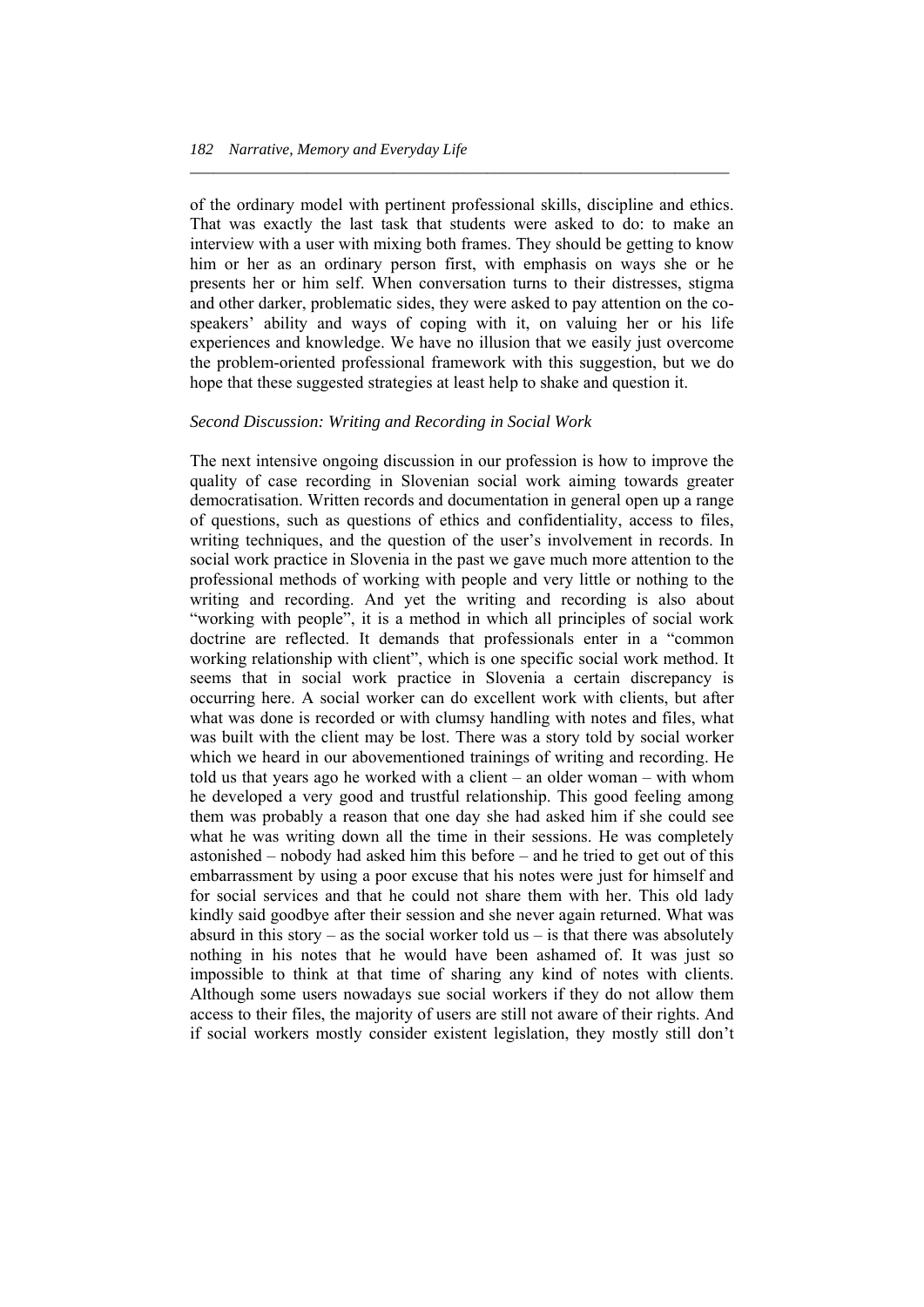see the participation and partnership in recording as part of a "working relationship" and as possibility of more qualitative work with client. If they consult clients about what will be recorded it is mostly because they want to avoid later possible complications or feeling of embarrassment when, for example, they have to read a report in the court in front of the client.

*\_\_\_\_\_\_\_\_\_\_\_\_\_\_\_\_\_\_\_\_\_\_\_\_\_\_\_\_\_\_\_\_\_\_\_\_\_\_\_\_\_\_\_\_\_\_\_\_\_\_\_\_\_\_\_\_\_\_\_\_\_\_\_\_\_\_\_\_\_\_* 

 In analysing social work recording practice in Slovenia we can see the tendency towards it becoming more and more formalised and standardised. The State direct new forms which social services should complete. This State control recently extended also to non-governmental social organisations. It is not surprising that social workers describe writing and recording as one of the most boring and bureaucratic parts of their work, and they regularly complain that they spend more time on paper work than on work with clients. So if we can see writing and recording as a two-sided activity – one repressive, prescribed and exercising control, and the other – creative and opening possibilities for expressing and presenting clients in better ways – we can surely say that the first side predominates over the second one at the moment.

 So, the focus of writing is often on showing "what was done" in the particular case, which produces a special type of stories – working tasks descriptions. Social workers in their reports and explanations attend to a range of a rhetorical and interactional concerns through which they are able to demonstrate that their work is in accord with responsible, justifiable and defensible professional activity.

 When writing of clients the focus of writing is still often on confirming whether a certain user behaviour was appropriate or not. Social work written stories are often like a detailed list of the user's failures, weak sides, deficiencies. When analysing the written documents, it appeared that the less stigmatising were the reports which were not written by social workers but for example from sociologists who are working in social services.

#### **Conclusion**

The first case recordings in the  $19<sup>th</sup>$  century were based on photographs of people – inmates in asylums. They believed that appearance could give an evidence of the pathology, criminality and moral degeneration of people. Photographs haven't caught moments of motion, changing and life contradictions, on the contrary – they iced the very moment and together with ideology of frontalism were giving evidence for pathology. Frontalism was emphasising symptoms and isolation of the person. The picture was individualistic and excluded the context. They believed this picture presents a truth. The question which we have to ask when we think about good practices of recording is – what did this early photograph miss out? Did we want to repeat this frontal image or would we rather include all missed dimensions in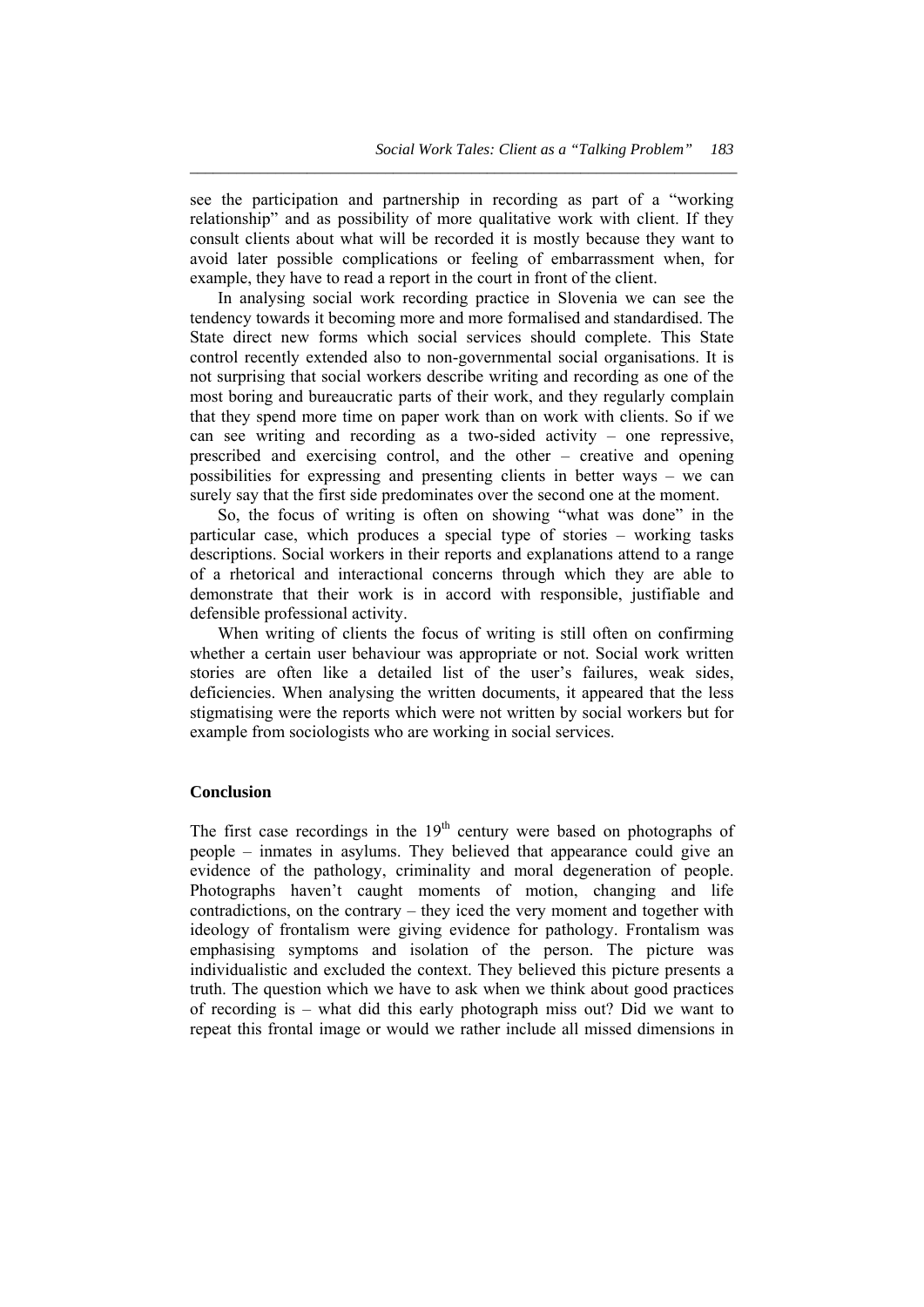our writing? It is important to write about those experiences of users and of our own, which usually stay out of the picture, and which were staying out of diagnostic assessments as well, and that we work on storytelling which tends to destigmatise and empower people. What we should know is that social work accounts are not just dead words but are sort of an act, a positioned intervention: they have real and actual power as professional opinions, reports, etc. Beside this they have a significant impact on users' self-perceptions. With a certain intonation or certain characterisation in the story the social worker can determine the type or direction of intervention. These shifts in the theory and practice of talking and writing in social work we have seen in Slovenia recently, and which we have tried to describe are very important and are being inserted into existing contemporary movements and trends in social work in Slovenia. The aim is to de-institutionalise social services, to normalise users' lives to allow their empowerment, better negotiating positions and more equal participation in the processes of helping. As we already said, professional storytelling can be seen as an act that can both widen and limit professional practice. Therefore, let us conclude this paper with some thoughts from Karen W. Tice's book, "Narrative practices involve power and intervention and thus have profound implications for modes of thinking and writing that have silenced poor people, immigrants, people of colour, women, gays and lesbians, and other historically marginalised groups. Narrative practices also create opportunities for dialogue, self-representation and more participatory ways of knowing. Yet such questions are given too little attention within contemporary social work" (1998: 10).

*\_\_\_\_\_\_\_\_\_\_\_\_\_\_\_\_\_\_\_\_\_\_\_\_\_\_\_\_\_\_\_\_\_\_\_\_\_\_\_\_\_\_\_\_\_\_\_\_\_\_\_\_\_\_\_\_\_\_\_\_\_\_\_\_\_\_\_\_\_* 

#### **Notes**

- 1. The link between storytelling and identity becomes most evident when people are not allowed to have and tell their own stories, their own versions/constructions of reality. Attempts to reduce the person to just one possible autobiography are basically violent and may result in severe personality disorders. According to Goffman (1968), an important part of admission in total institutions is to destroy the sense of self and the biographies that people held to that point.
- 2. Vito Flaker has described it widely in Social Work Review 40 (2001), p.77-103.

#### **References**

Epston, D. and White, M. (1990) *Narrative means to therapeutic ends*, New York, A Norton Professional Book.